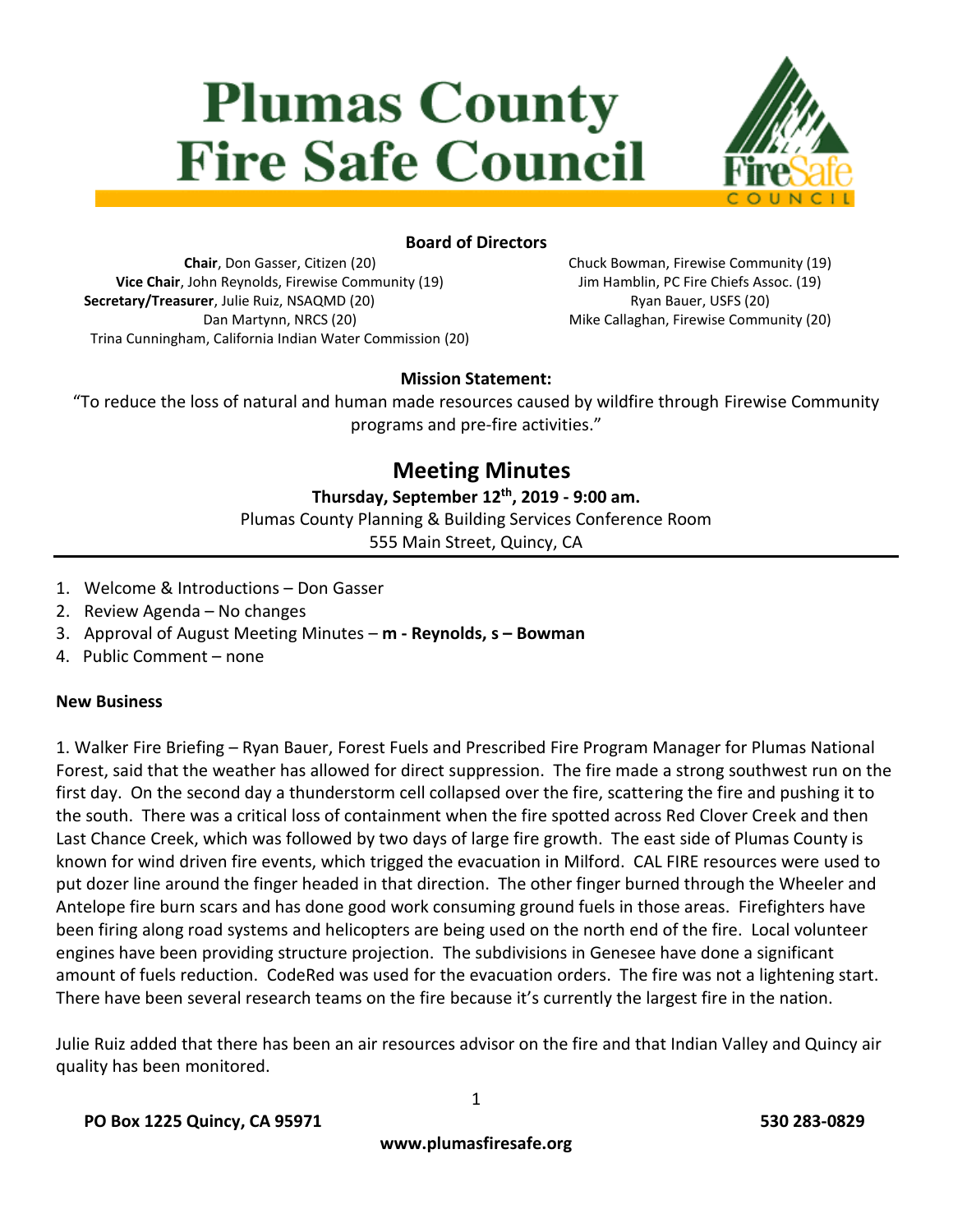2. Title III Update – Don Gasser attended a recent Plumas County Board of Supervisors meeting to make a proposal for Title III funds. However, the Sheriff's proposals for communications upgrades was already on the agenda and was supported for for the full amount of funds available. Support for the Office of Emergency Services Fire Prevention Specialist was discussed by the BOS. The Fire Safe Council will make regular updates to the BOS to keep them aware of the Council's efforts.

Mike Callaghan asked if there will be Financial Year 18/29 Title III funds available. He also asked if the Fire Safe Council should make comment about the Sheriff's proposal during the 45-day comment period. Don Gasser said he would write a letter.

3. Board Chair Vacancy – Don Gasser announced that he is stepping down as the Board Chair. John Reynolds, Vice Chair, will be in the role until the end of the year. Mr. Gasser asked Council members to consider running for the office in the new year.

### **Old Business**

1. Final CWPP Presentation – Mike Callaghan has completed the CWPP update, which integrated new information learned in the past five years. Don Gasser signed the final document.

2. Mapping Update – Jason Moghaddas and 34 North will present the maps that have been developed to the Plumas County Board of Supervisors in October. Natural Resources Conservation Service treatments were not on the previous map, but SIG has the information to incorporate. A publically accessible link will be available soon.

#### **Updates**

- 1. Standing Reports and Discussion
	- **Plumas County Office of Emergency Services (OES):** Sue McCourt continues to work with Firewise communities. There are new communities developing in parts of Quincy and on La Porte Rd.
	- **CAL FIRE:** Sean Delacour said that things have been relatively slow and that he will be retiring December 18<sup>th</sup>. Glen Schall is the new battalion chief for the Vegetation Management Program. In the future he will be attending meetings to develop projects and assist with VMP burning. Al Klem has taken a promotion to work on the CFIP program out of Redding, which means that Quincy is down two positions and vacancies have been hard to fill. Defensible Space inspections have been taking place, but it was hard to find people to fill those jobs because of the qualifications required. Discussion followed about the ability of Firewise coordinators or independent contractors to become certified to do Defensible Space inspections. Chief Delacour said that employees of a fire protection district can become certified through a week-long training, but that volunteer departments aren't eligible. In this area Chester Fire and Peninsula Fire have been certified.
	- **UC Cooperative Extension:** Ryan Tompkins said that he's submitted a grant to provide NFPA Home Ignition Zone assessment training certification through a national curriculum. It's a program to educate homeowners to work with their neighbors to identify and mitigate risks. The proposal was partially funded, but it wasn't enough to cover the level of training that provides certification. Mr. Tompkins is turning to partners to supplement funds to support the certification. The UC Cooperative Extension is hosting a Prescribed Fire on Private Lands workshop on October 18<sup>th</sup> & 19<sup>th</sup> in Meadow

#### **PO Box 1225 Quincy, CA 95971 530 283-0829**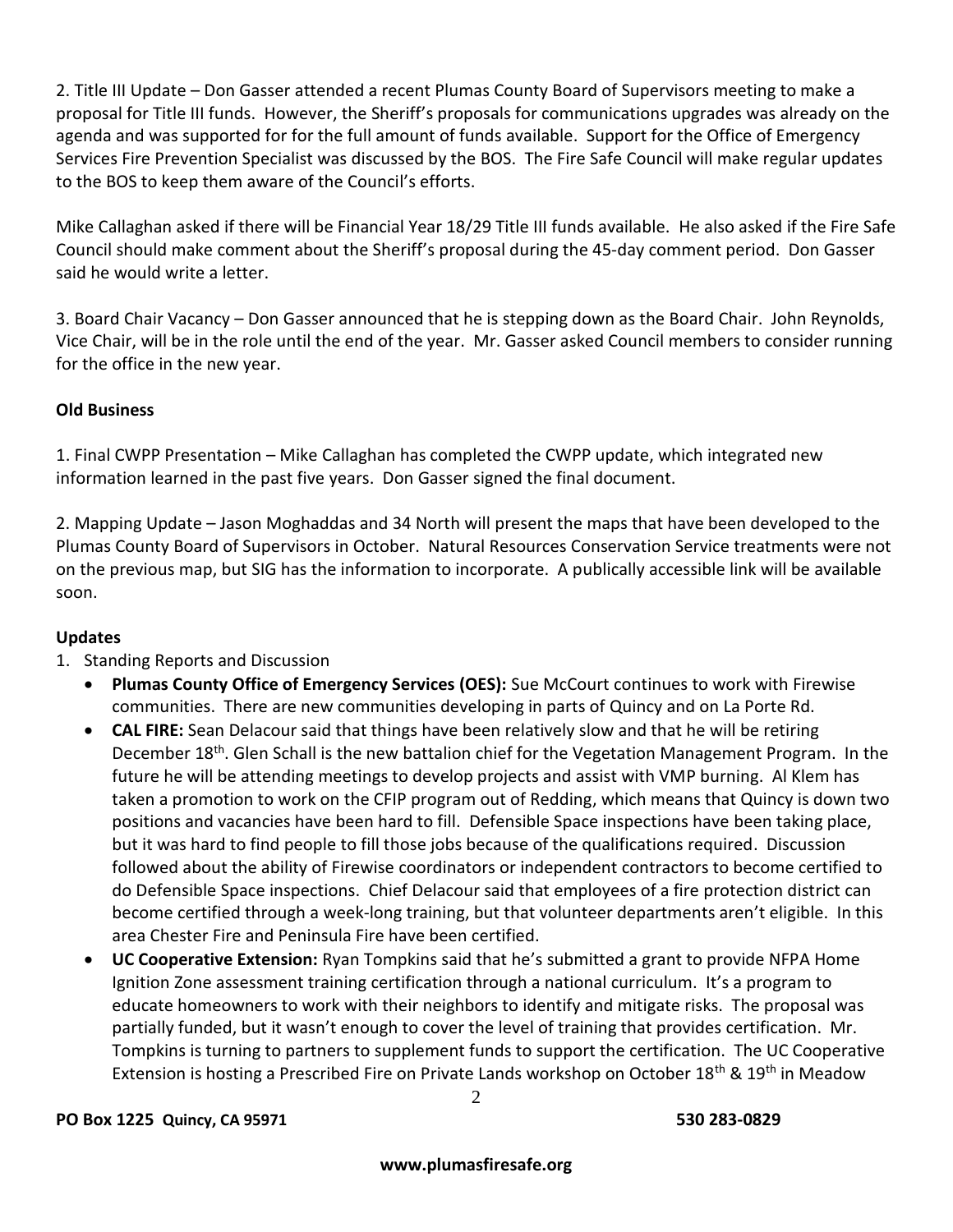Valley. It consists of a one-day classroom based workshop followed by a field day of underburning if conditions allow.

- **USFS Hazardous Fuels Reduction:** Ryan Bauer said that all of the Forest's contracts and sales are awarded except for one Lakes Basin project sale – the Fraiser Creek sale right around Graeagle didn't get a bid. There is a problem unit that will be dropped and incorporated into a proposal to the Sierra Nevada Conservancy for grant funds. The Forest Service is working on a grant application for Little Grass Valley and helping with the Lakes Basin application. The Regional Office has funded most of the additional work proposed for fiscal year 2020. The base funding usually gets the Forest about 60% of the way to targets. There hasn't been an update about Stevens funds, but it should be announced shortly. There is one timber sale shut down due to the Walker Fire. The Forest is prepared for a fall prescribed burn season.
- **Natural Resource Conservation Service:** Dan Martynn said that six EQIP projects were funded last year. There will be funds available again in October for fuel reduction projects.
- **Northern Sierra Air Quality Management District:** Julie Ruiz introduced Melissa Klundby who is a new employee in the Portola office. There is an air quality monitor in Taylorsville and results are available to the public. The Portola stove exchange program is ongoing.
- **Industry Representatives:** Not present
- **Tribal Representatives:** Trina Cunningham is working on continued collaborations at the state and federal level. She is also working on the Walker Fire to protect resources and plan the recovery effort. She is partnering with organizations to develop future project to reduce fire risk and is working on building workforce development in tribal communities. She said that Mooretown and Greenville Rancherias are active in Plumas County and that Susanville Rancheria is active in their local area. She pointed out that the Rancheria crews don't necessarily have knowledge of place. Therefore it's critical to consult local resource users to close the gap between prescribed fire and cultural fire.
- **Feather River Stewardship Coalition:** There will be a Wildlife Forest Treatment field tour on September 27<sup>th</sup>.
- **Plumas Underburn Cooperative:** There is a liability workshop with a Sierra Nevada Conservancy attorney scheduled for September 13<sup>th</sup> at 10am.
- **Firewise Communities:**

**Graeagle** – Chuck Bowman reported that Whitehawk continues to remove dead trees. They are also working along roadways to clear potential obstructions. In Valley Ranch the community's Hazardous Fuel Assessment report is being submitted to the HOA board. Once it has been discussed it will be released to the community. Mohawk Meadows is establishing a rules document that includes more Firewise language which will be tied to the existing fine structure that the HOA has. Sierra Estates has had Home Ignition Zone consultations on all by two properties. Home Ignition Zone consultations have also been continuing in Graeagle. There are insurance issues across all of the communities. There will be a homeowners' insurance presentation by Ted Dobbs on Sept 20<sup>th</sup>. Clio continues to work towards becoming a Firewise community.

**Smith Creek Ranch** – Andrea Irving said that about 60% of landowners are doing fuel reduction work. There are still some large properties where nothing has been done. A lot of progress has been made along the road. Sue McCourt pointed out that the community has come a long way in a short amount of time.

**Gold Mountain** – Judy Clot said that people have signed up for the second round of chipping. The Fire District will be writing letters to property owners who are out of compliance. The community has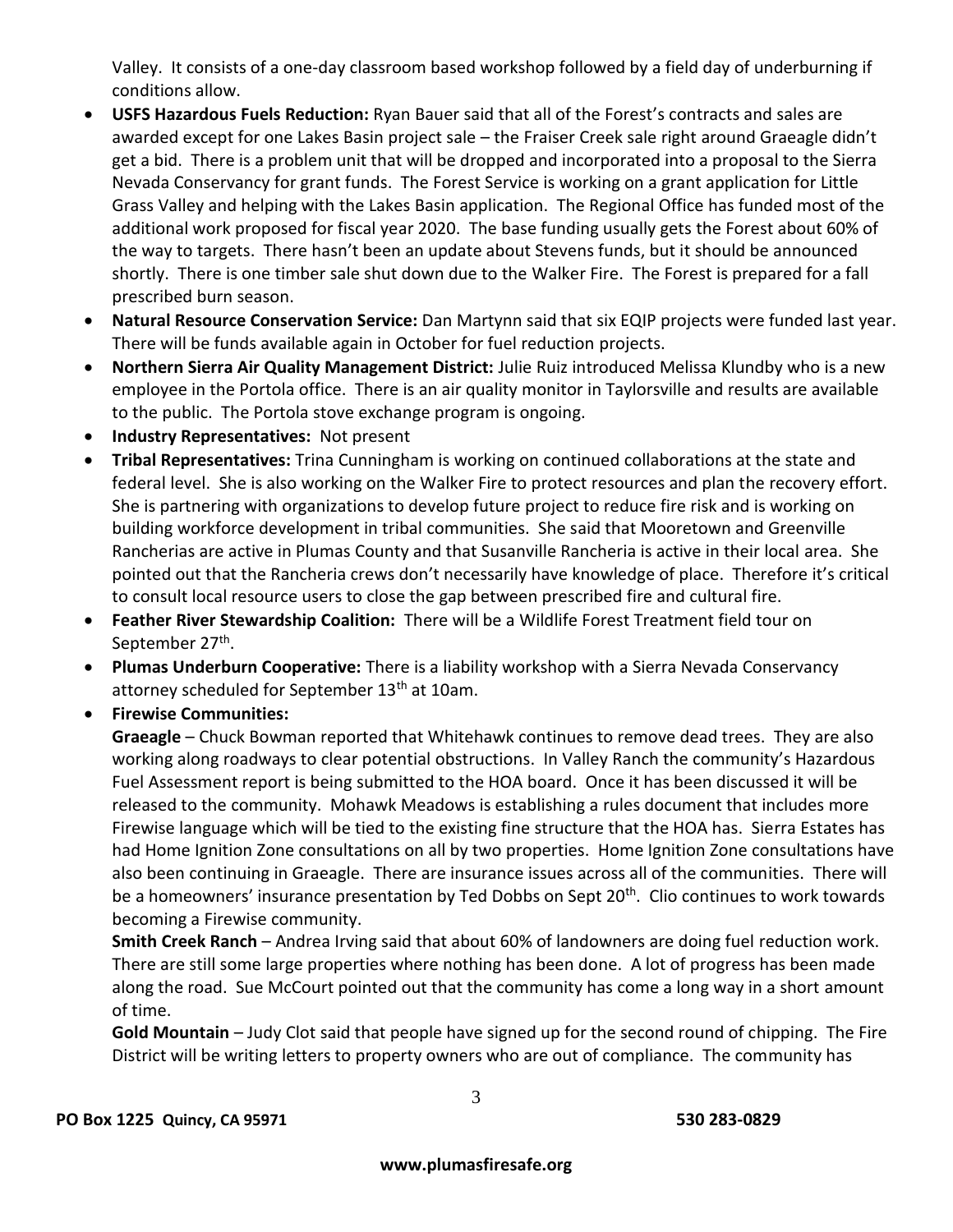developed projects, but there haven't been operators available to do the work. The HOA has been leaned on to assist with funding projects. Ms. Clot said that insurance companies should have a more sophisticated policy for denying coverage than simply zip code.

**Lake Almanor Country Club** – Barbara MacArthur said that insurance has also been an issue for LACC. Peninsula Fire District did inspections this year using CAL FIRE's LE 100 standards. They sent out notices to 434 lots with structures and 111 unimproved lots. The Firewise committee is asking the Board to fund a Hazardous Fuels Assessment for the community. Currently the road right-of-ways are a significant hazard. Mrs. McCourt asked if there has been a noticeable increase in awareness in the community as a result of the wildland fire exercise. Mrs. MacArthur said that in a small area it was well received, but that there wasn't much awareness beyond that. Chief Delacour pointed out that West Almanor and the Peninsula are largely vacation rentals where visitors don't get CodeRed notifications. There has been discussion about posting evacuation information in each rental. Mrs. MacArthur added that Peninsula Fire has received grant funding to install sirens.

**Grizzly Ranch** – John Reynolds reported that the committee had a Firewise meeting in August. They are working on an early warning/street captain system and are putting together information for rentals and new homeowners. The community is working towards participation in the chipping program in October.

**Galeppi Ranch** – Ryan Tompkins reported that the community had good participation in the chipping program.

**Old Highway** – Sally McGowan said the community is doing site prep for a possible underburn in the fall or spring. Chris Coen contacted 32 insurance companies regarding homeowners insurance. He received four quotes – one local and three out of area companies. All four quotes were offered in conjunction with the FAIR plan. They ranged from \$1,895 to \$3,200/year. He said a major factor in getting coverage was the community's Firewise certification. Mrs. McCourt added that the FAIR plan is now providing a discount to Firewise communities.

**Sloat/Cromberg/Camp Layman** – Mike McCourt said that the committee hasn't met since June but there has been a lot of work going on in the community, which has been incentivized by the free chipping available.

**Chester** – Wanda Floyd said that the committee has gone door to door in Martin Ranch. The fire break behind the community has had all of the hand piling done. A mastication operator is being contracted to complete the project. PG&E is clearing on either side of the powerlines behind 4<sup>th</sup> Avenue. Chester Fire is hosting an open house at the fire hall on October  $12<sup>th</sup>$  and they will be recruiting more Firewise involvement.

**Hamilton Branch/East Shore/Seneca** – Bill Davies said the committee has mail information about Firewise to everyone on the East Shore. There has been illegal dumping of brush in the woods because of the lack of green waste options.

**Not present/no update:** Almanor Pines, Mohawk Vista, Lake Almanor West, Plumas Eureka, Johnsville, Greenhorn Creek, Portola, Taylorsville

**Potential Communities:** Paxton Lodge, Feather River College, Genesee Woods, Meadow Valley, Clio, River Valley View

 **Tree Mortality Update:** Mr**.** Gasser noted that there are tree tops dying in high-elevation, small fir and cedar. Ryan Tompkins said that there is a forest health collaborative effort between CAL FIRE, UC Cooperative Extension and the Forest Service and it would be good to report to them where mortality is occurring.